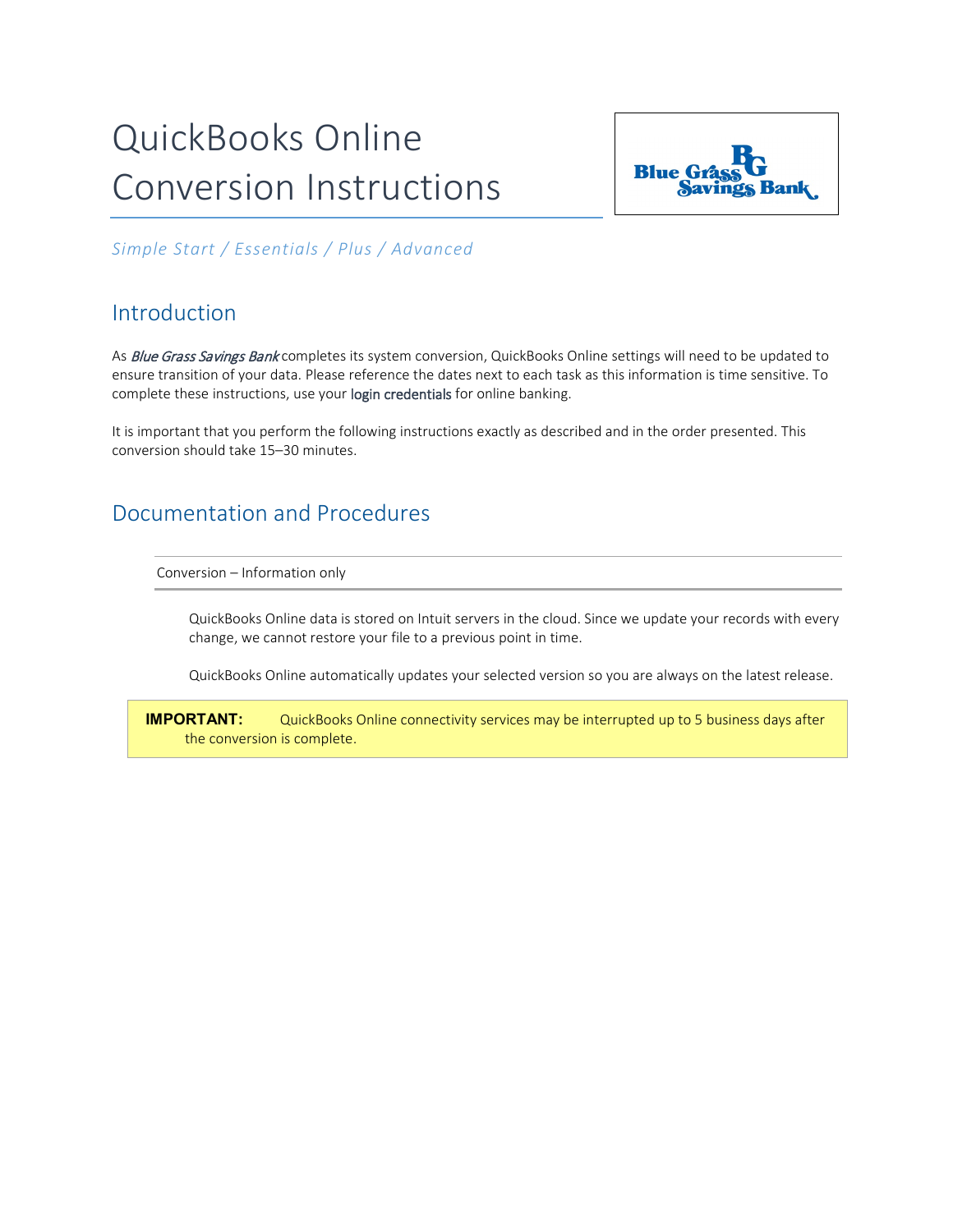## **Task 1:** Match Downloaded Transactions

- 1. Accept all new transactions on the Banking page. Simply check off all the New/Matched transactions and click Batch Action to "Accept Selected".
- 2. Assistance on matching transactions is available in the Help menu > Search for Matching Transactions and follow the instructions in the appropriate article.

## Task 2: Disconnect Accounts in QuickBooks Online on or after 12/30/2019

- 1. Select **Banking** on the left column.
- 2. Click on the account you would like to disconnect, then click the Pencil Icon.
- 3. Click on Edit Account Info.
- 4. Check the box next to Disconnect this account on save.
- 5. Click Save and Close.
- 6. Repeat steps 2-6 to deactivate additional accounts.

#### Task 3: Reconnect Accounts at *Blue Grass Savings Bank* on or after 12/30/2019

- 1. In the upper-right area, click Add Account
- 2. Enter *Blue Grass Savings Bank*
- 3. Click *Blue Grass Savings Bank* in the search results below.
- 4. Type your login credentials. Click Continue.
- 5. Provide any additional information requested, to proceed.
- 6. Ensure you associate the account for *Blue Grass Savings Bank* to the appropriate account already listed under Which accounts do you want to connect? Select the matching accounts in the dropdown menu.

**IMPORTANT:** Do NOT select +Add new. If you are presented with accounts you do not want to track in this data file, Uncheck the box next to the Account name.

- 7. After all accounts have been matched, click Connect.
- 8. When the download is finished, you will return to the **Banking** page.